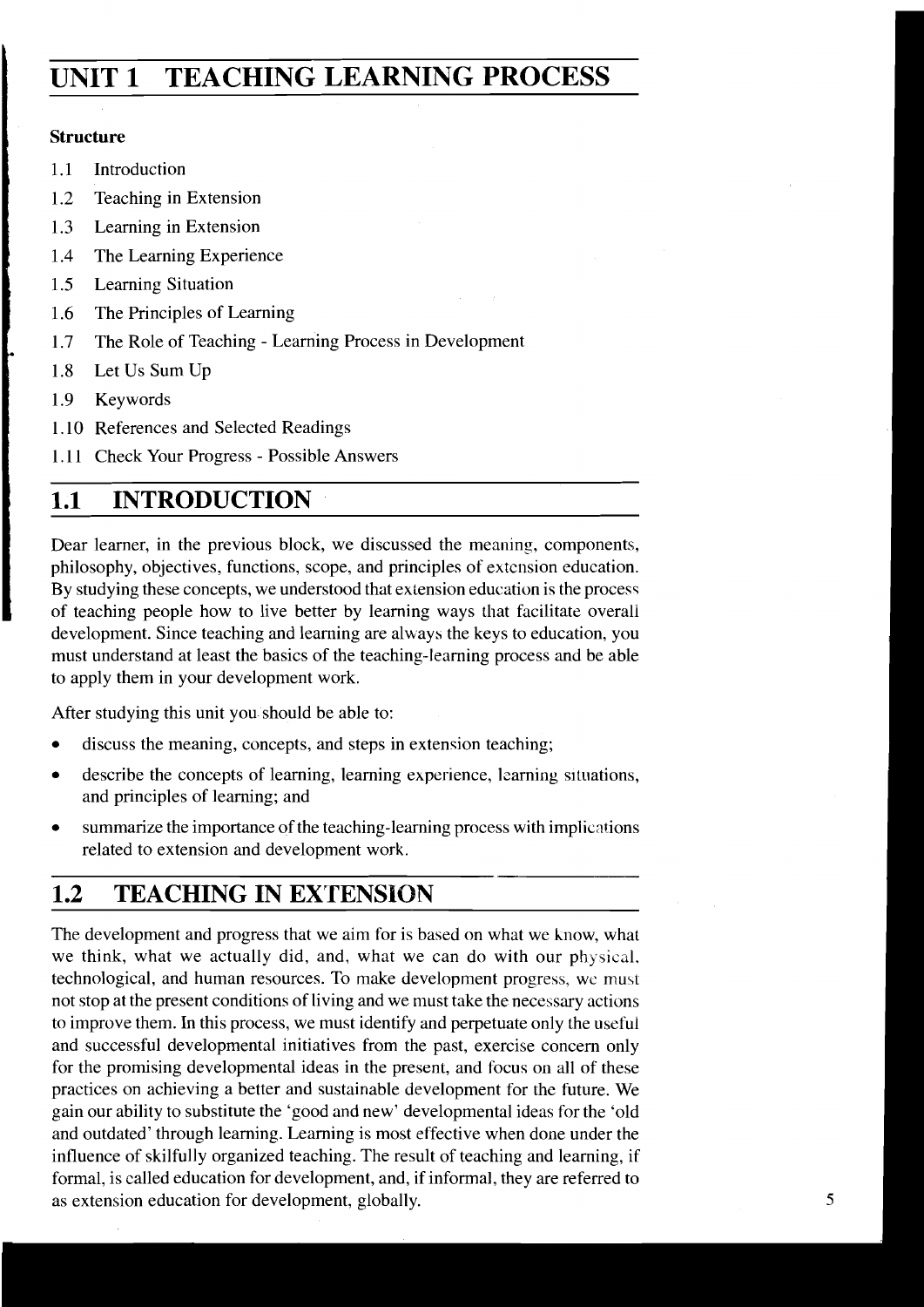Various psychologists defined teaching in different ways:

- Teaching is an intimate contact between a more mature personality, and a less mature one, which is designed to further the education of the latter (H.C. Morrison).
- Teaching is an interactive process primarily involving classroom talk, which takes place between teacher and pupil, and occurs during certain definable activities ( Edmund Amidon) .
- Teaching is a task of a teacher, which is performed for the development of a child (T.F. Greens).

Teaching in the context of extension and development can be thought of as providing purposeful direction, and, the management of the learning process. Note that extension teaching is not giving knowledge or skills to people or communities; extension teaching is the process of providing opportunities for people or communities to produce relatively permanent change through their engagement in learning experiences that are provided by extension and development workers.

 $\mathbf{I}$ 

## **1.2.1 Steps in Extension Teaching**

The following steps are involved in the extension teaching process (Fig. 1.1)

- Attention
- Interest
- Desire
- Conviction
- Action
- Satisfaction



**Fig.l.1: Steps in Extension Teaching (Wilson and Gallup, 1955)** 

**Attention:** Your first task as an extension and development professional is to attract the attention of people to new and better ideas for development. People are to be made aware until their attention is focused on the desirable development change. Therefore, attention is the starting point to arousal of the interest. Research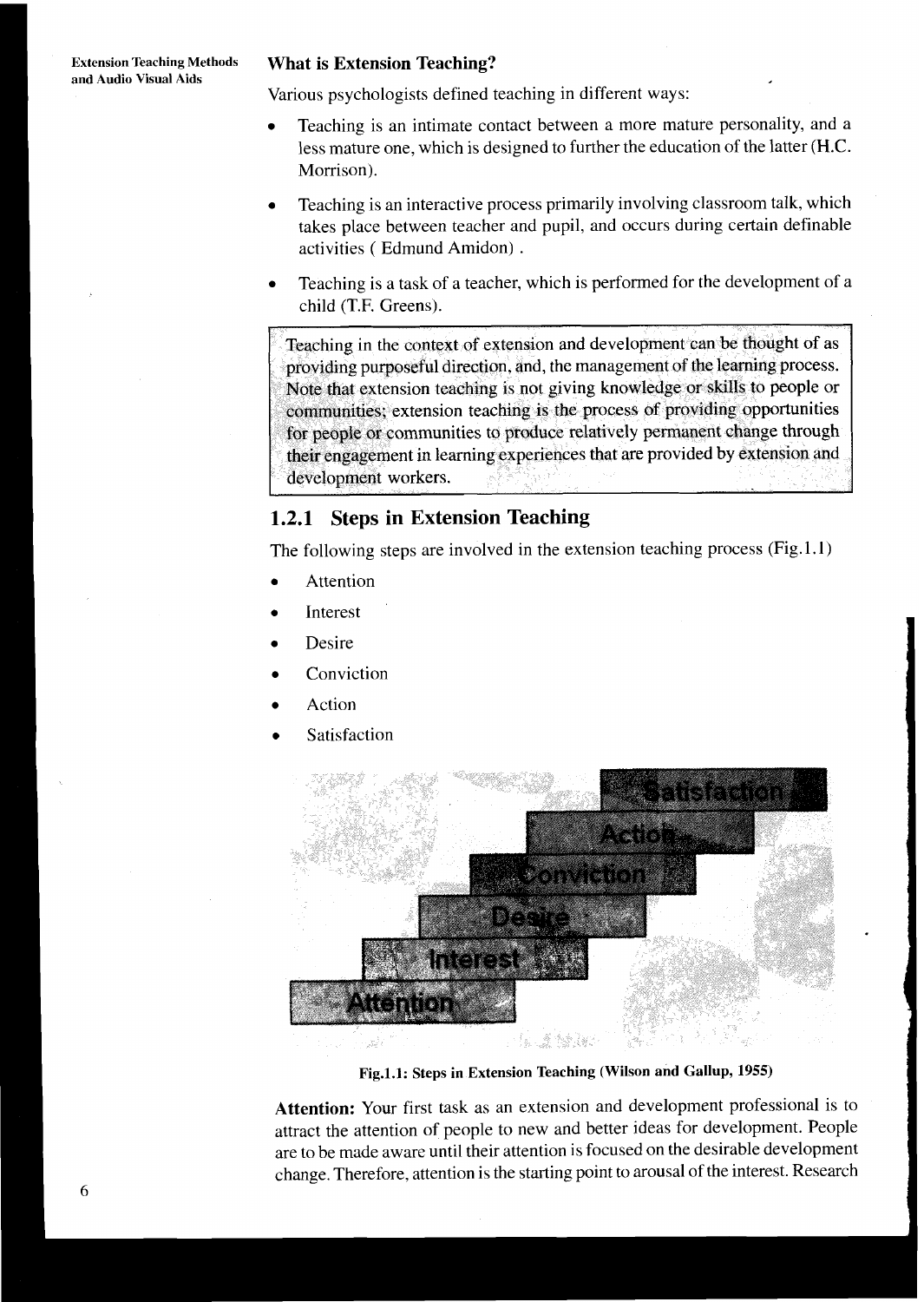findings suggest that the attention of people is attracted by various senses in the following proportions (Reddy, 1998):

7

- Seeing 87.0%
- Hearing 7.0%
- Smell 3.5 %
- Touch 1.5 %
- Taste  $1.0\%$ .

The famous extension saying is, *'seeing is believing'*. Thus, seeing and hearing are the major senses involved to attract attention and increase learning.

**Interest:** Once attention is captured, extension and development professionals can bring the audience's attention to developmental needs and arouse their interest in further consideration of ideas. Extension and development professionals should make them understand how development contributes to the overall wellbeing of the total community.

**Desire:** It concerns about the continuation of the audience's interest in the developmental ideas or better practices, until that interest becomes a desire, or, a motivating force.

**Conviction:** In this step, people know what action is necessary and just how to take that action. The extension worker also makes sure that people visualize the action in terms of their own situation and acquire confidence in their own ability to participate in the people-centred developmental initiatives.

**Action:** Unless this conviction **is** converted into action, the efforts of extension for development will go unrewarded. It is the job of extension and development agents to make it easy for the people to act. For example, if the adoption of a new high yielding wheat variety is the action needed by farmers, that variety should be available within the reach of farming communities. along with other recommended package of practices. If the action does not quickly follow desire and conviction, the new idea may fade away. Therefore, this phase should never be ignored.

**Satisfaction:** Satisfaction is the end product of extension teaching process. Follow up by extension and developinent workers helps people to learn and evaluate the development progress. The saying, 'a satisfied customer is the hest advertisement', also applies to extension and development work. Satisfaction helps the people to continue development work with increased attention, interest, desire. conviction, and action

Note that the six steps in teaching discussed above often blend with each other and lose their clear cut identity. As an extension and development worker, you need to arrange the learning situations in all the six teaching steps with the help . of suitable extension teaching methods and audiovisual aids. The different teaching methods and audio-visual aids arc not equally suited for every step in teaching. Every method and aid under certain circumstances makes a contribution to each step. It depends on the extension and development worker how he, or, she handles the situation. Please refer to Units 2 and 3 of this block for details on extension teaching methods and audio-visual aids.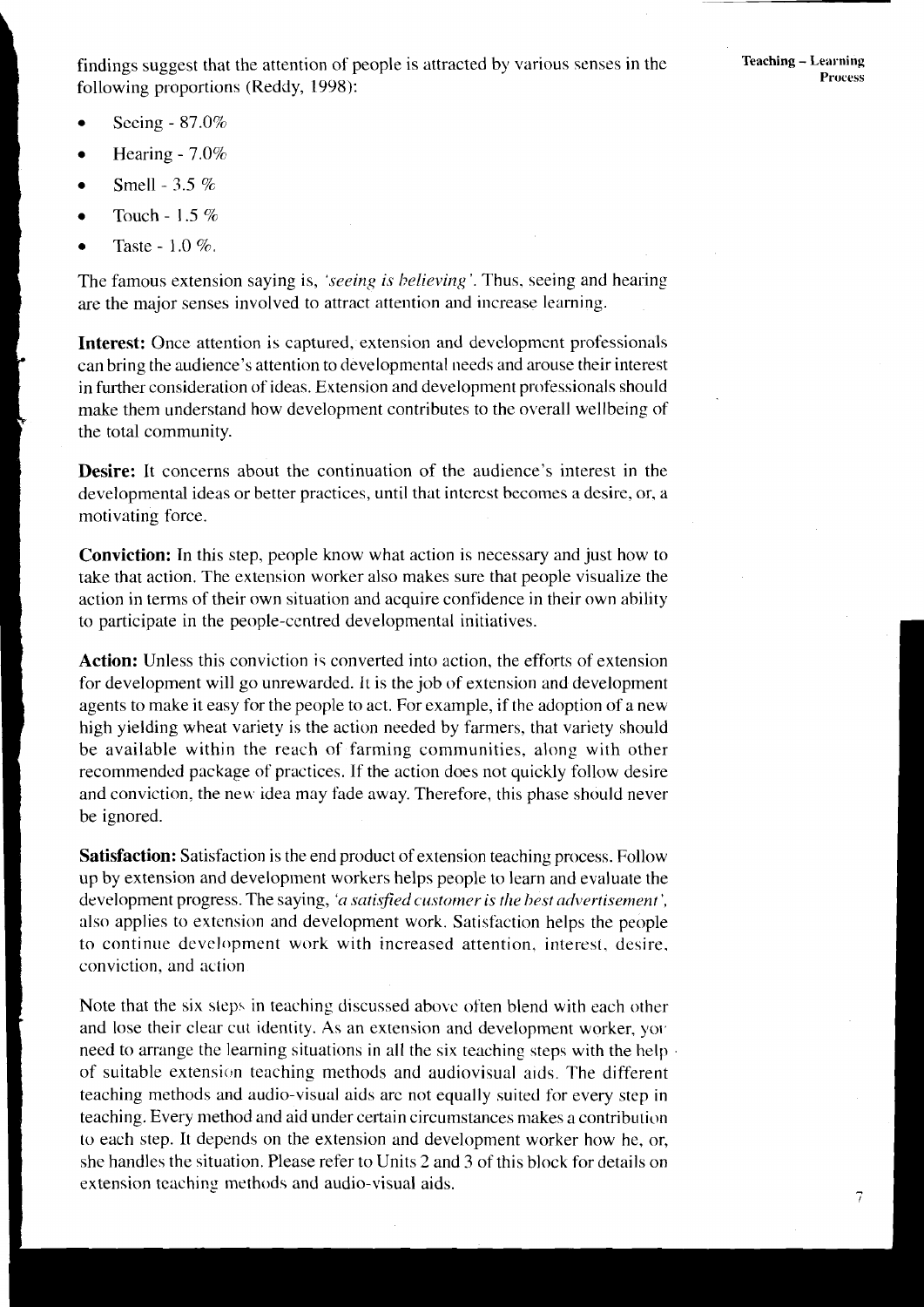#### **Extension Teaching Methods** and Audio Visual Aids

| Activity 1: Ask some of your colleagues what they mean by extension<br>teaching? Compare their views with those given in this unit, and identify the<br>common features. |
|--------------------------------------------------------------------------------------------------------------------------------------------------------------------------|
|                                                                                                                                                                          |
|                                                                                                                                                                          |
|                                                                                                                                                                          |
|                                                                                                                                                                          |

### **Check Your Progress 1**

Note:a) Use the spaces given below for your answers.

- b) Check your answers with those given at the end of the unit.
- 1) What is the relationship between teaching, learning, and development?

2) What do you mean by teaching, in the context of extension and development?

3) Write the six steps in extension teaching.

#### **LEARNING IN EXTENSION**  $1.3$

In the previous section, we discussed the concept of teaching in extension. The concept of learning is closely associated with teaching. To learn means to gain or acquire knowledge through experience. Learning refers to the change in a subject's behaviour, or, behaviour potential in a given situation brought about by the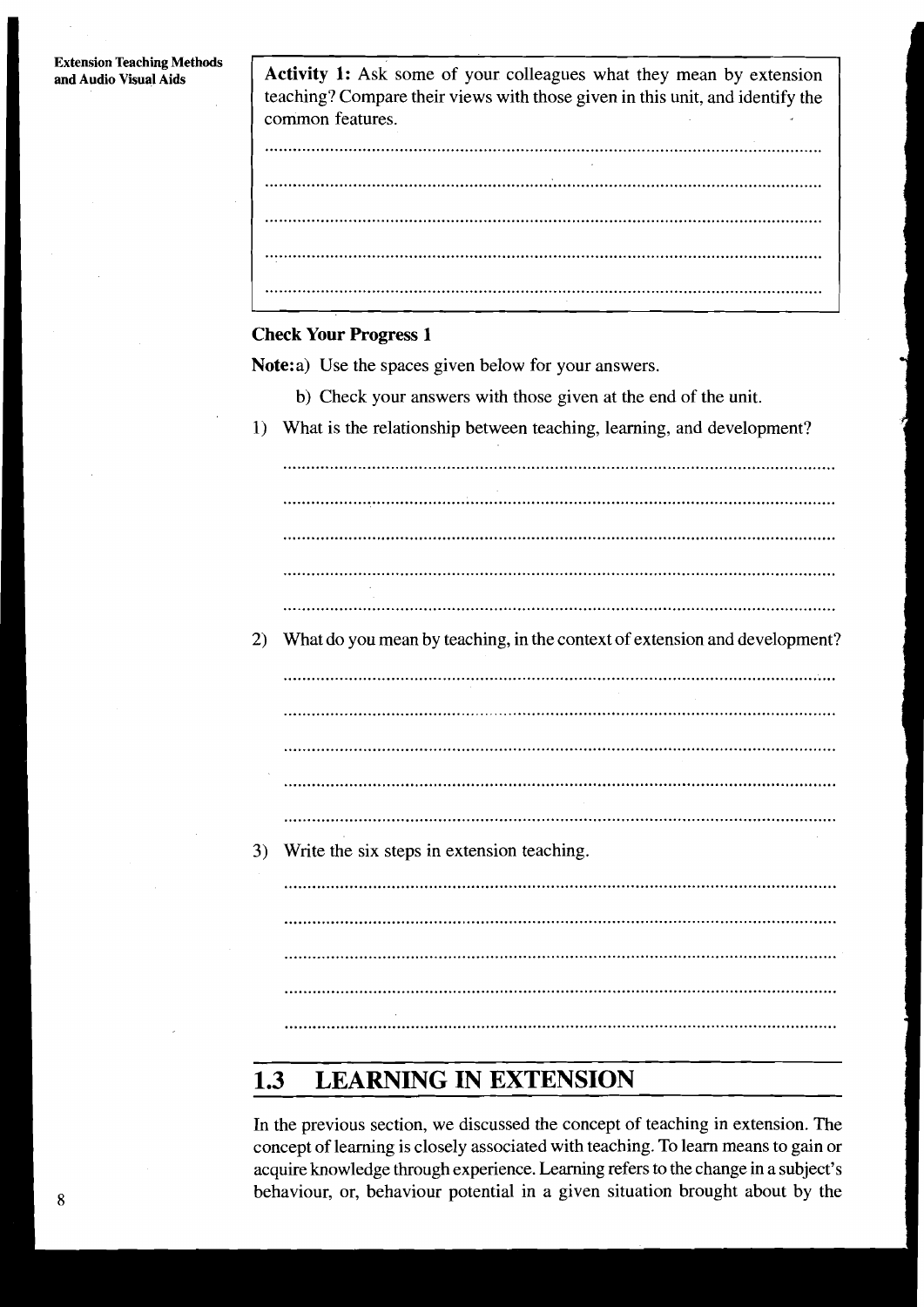subject's repeated experiences in that situation, provided that the behaviour change **Teaching** - **Learning**  cannot be explained on the basis of the subject's native response tendencies, maturation, or temporary states.

## **What is Learning in Extension?**

Various psychologists defined learning in different ways.

- Learning is modification of behaviour through experience (Gates).
- Learning involves the acquisition of habits, knowledge, and attitude (Crow and Crow).
- Learning is a process of progressive behaviour adaptation (Skinner).
- Learning is a process by which a person becomes changed in his / her behaviour through self activity (Leagans).

## **Learning vs. Extension and Development**

Learning, in the context of extension and development, can be stated as the relatively permanent change in the behaviour, or, behaviour potential of people as a result of extension teaching efforts. This can be compared with the other primary processes producing relatively permanent change viz., maturation, that results from biological growth and development. Therefore, when we see a relatively permanent change in others, or ourselves, we know that the primary cause was either maturation (biology) or learning (experience). As extension and development workers, there is nothing we can do to alter an individual's biology; however, we can provide an opportunity for individuals to engage in learning experiences that will lead to relatively permanent change.

Activity 2: Ask some of your colleagues what they mean by learning? Compare their views with those given in this unit, and identify the common features.

## **Check Your Progress 2**

**Note:** a) Use the spaces given below for your answer.

- b) Check your answer with those given at the end of the unit.
- 1) What do you mean by learning in the context of extension and development?

.......................................................................................................................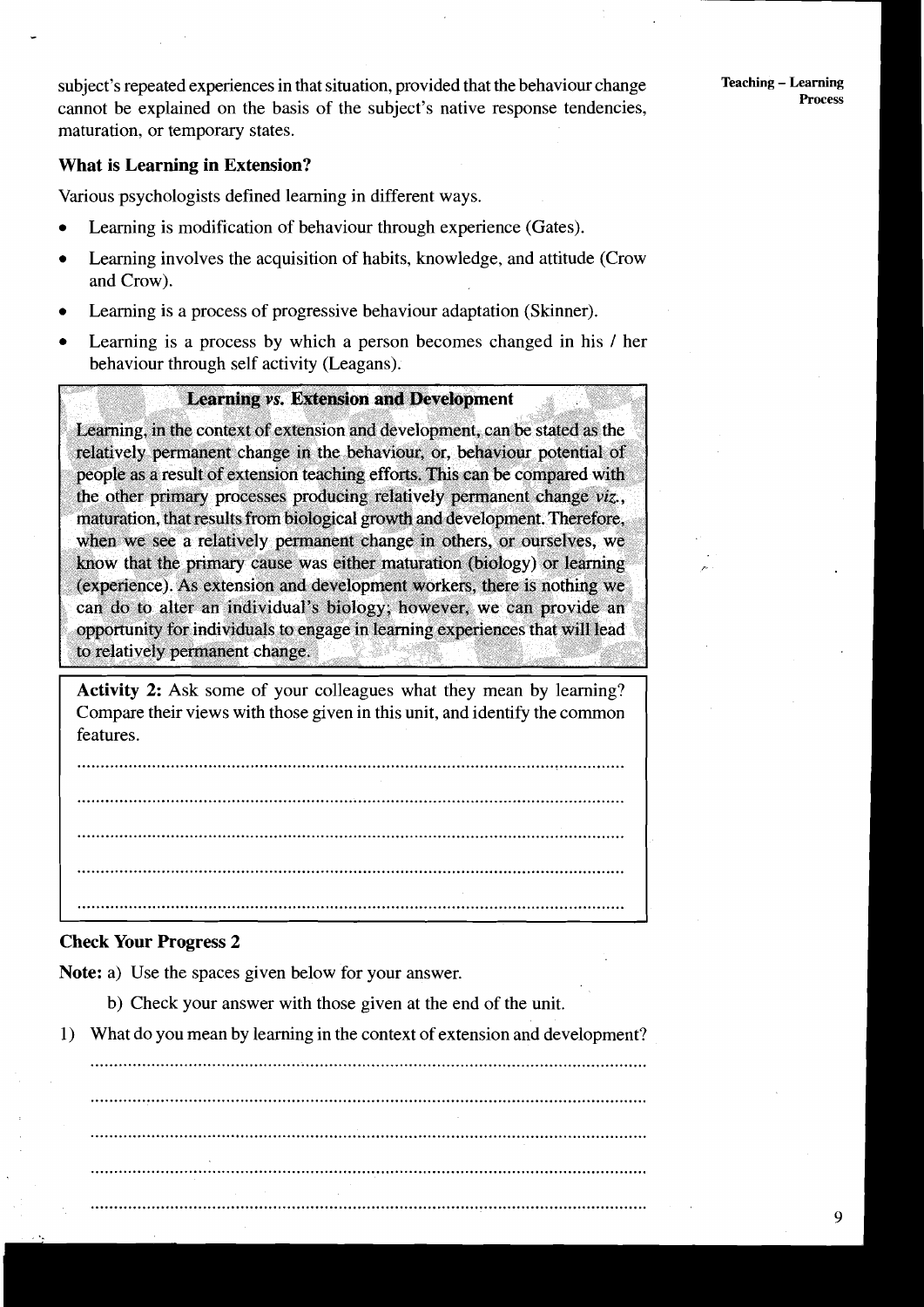#### $1.4$ THE LEARNING EXPERIENCE

In the previous two sections we learnt that through extension teaching and learning, we can alter people's behaviour by providing them opportunities to engage in learning experiences that will lead to relatively permanent change. Therefore, the crucial point in the process of teaching and learning, regardless of its content, form, or objectives, is to enable learners to have an effective learning experience. This is the criterion by which all teaching and learning must be judged.

## **What is a Learning Experience?**

'A learning experience is the mental and, or, physical reaction that a learner makes to seeing, or, hearing, or, doing the things to be learned through which s(he) gains meanings and understandings useful in solving new problems' (Leagans).

An effective learning experience is one that results in a maximum of desirable changes in behaviour on the part of the learner.

"Tell me and I will forget.

Show me and I may remember.

Involve me and I will understand."

 $\sim$  Chinese Proverb

You can infer from the above definition and proverb that an effective learning experience involves far more than simply being physically present in a learning situation, or placing oneself in a position to learn. It is what a learner does in the learning situation that is the important aspect of learning. Learning therefore, takes place through the experience which the learner has, i.e., through the reactions s(he) makes to the content which is to be learned. Hence, it should be emphasized again, that it is what the learner does, not what the instructor does, that is important in a learning situation. A learning experience, then, is not the same as merely attending a meeting, or, a class, or, a demonstration.

#### **Different Learning Experiences**

The learning experience can be demonstrated, for example, by activities such as reading a book, attending a class, listening to an extension specialist, or observing extension work. Undoubtedly, these activities constitute experiences that offer opportunities for learning, but exposing oneself to them does not ensure that learning will actually result. These actions are usually not enough, by themselves. For example, while listening to an extension specialist explain new research findings to village level workers, two participants may have very different learning experiences, even though they have an equal need for the material and an equal opportunity to learn. Worker A gives undivided attention to the new facts as the specialist presents to understand the relationship of the new facts to each other, to those (s)he already knows about, and to the problems back in his/her village area. S(he) asks questions to clarify points that are not clear. As a consequence of this kind of mental action, this worker understands the new ideas and feels that (s) he can help farmers. S(he) has high praise for both the content and method used by the specialist and wants to find out even more about the subject. In short, worker A clearly has an effective learning experience. In contrast,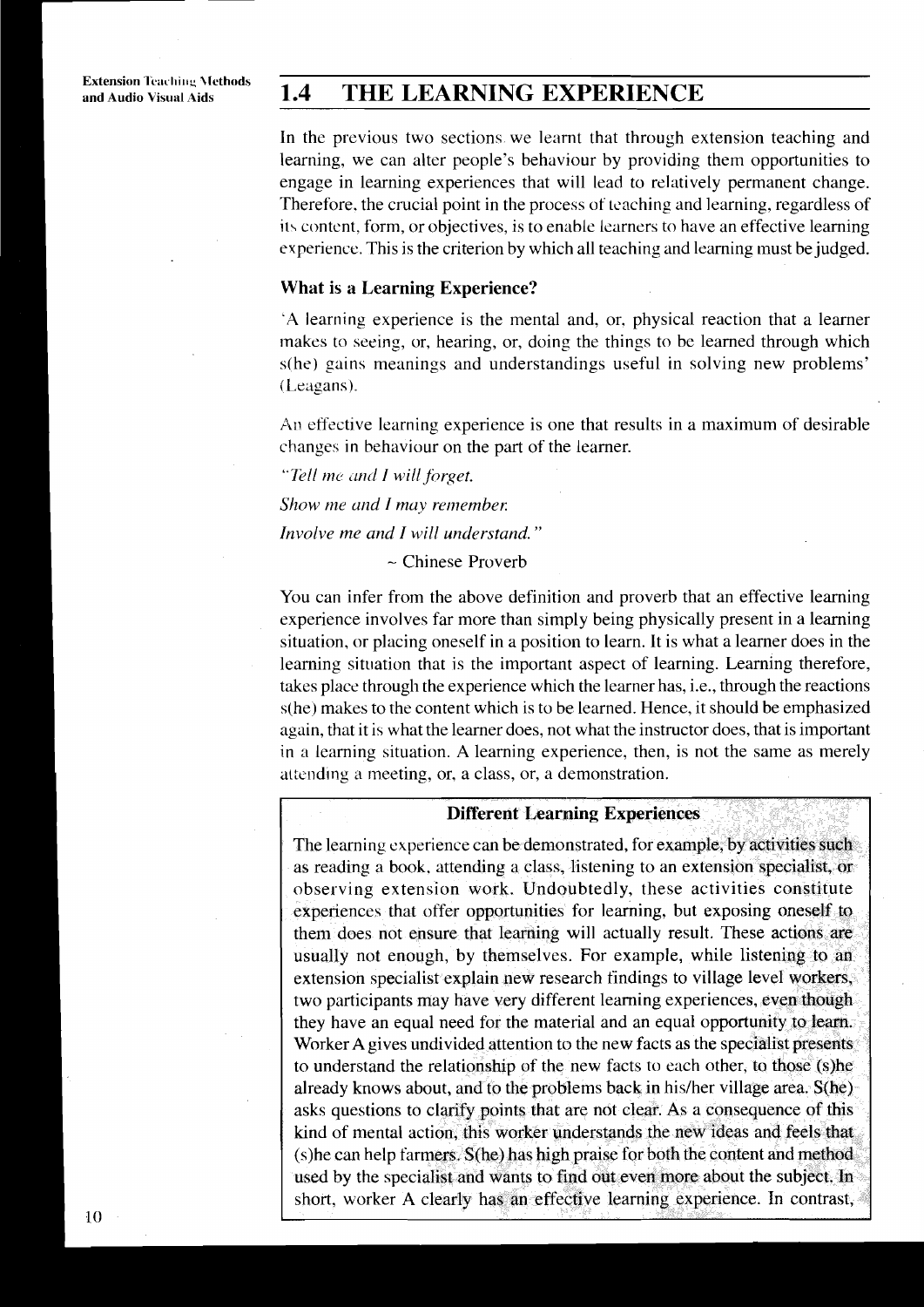worker **B** participates quite differently and, consequently, has a very different reaction to the specialist's presentation. Worker B allows hisfher thoughts to range widely over many subjects, giving the speaker only fleeting, and, often, interrupted attention. Because of this, worker B learns very few of the new facts presented and does not recognize their basic significance. S(he) learns little or nothing ( Source : Leagans, 1961) .

## **1.4.1 How to Make Effective Learning Experiences**

From the foregoing discussion, we realized that a major problem in changing a development programme into action is that of deciding on the kinds of learning experiences that are effective and most likely to help the learner attain the objectives specified for the extension teaching. Then how does one provide effective learning experiences? There are several useful research-based guidelines to make learning experiences effective, irrespective of methods employed by extension and development workers. It is important, therefore, that the following guidelines are be considered by extension and development workers like you, to set up learning experiences.

*i) Learners must have experiences that give them an opportunity to practice the kinds of behaviour implied by the objective :* when extension and development programme objective imply either mental or manual skills, the opportunity must be provided for learners to practice those skills, since practice is the most effective way for effectively developing skills.

*Example:* The health extension specialist can teach a trainee health assistant how to administer injections to patients, but only through continued practice will the trainee become skilled in this.

*ii) Learning experiences implied by an objective must be satishing to the learner when he, or, she carries them out.* 

*Example:* Not only is it important that people be asked to utilize the mass transport system by explaining the benefits, viz., low cost, reduction of traffic and pollution, but the people must find it satisfying in terms of convenience. If they first try public mass transport system and find the experience unsatisfying, the expected learning is not likely to take place, and the practice is not likely to be continued.

- iii) Outcomes expected from the learning experience should be within the range *of both mental and physical abilities of the learner: Extension teaching* must begin where the learner is. There must be time, opportunity, financial 1 resources, and necessary materials available for action by the learner. If the learning experience involves the kind of action which the person is not yet able to make, then it fails in its purpose. The extension teachers need to **<sup>t</sup>**know much about their learners' economic, social, and physical situation to avoid drawbacks.
- iv) Many learning experiences can be used to attain the same educational objective: There could be a number of experiences that could be used to attain a good objective. This is one of the most fortunate aspects of the educational process.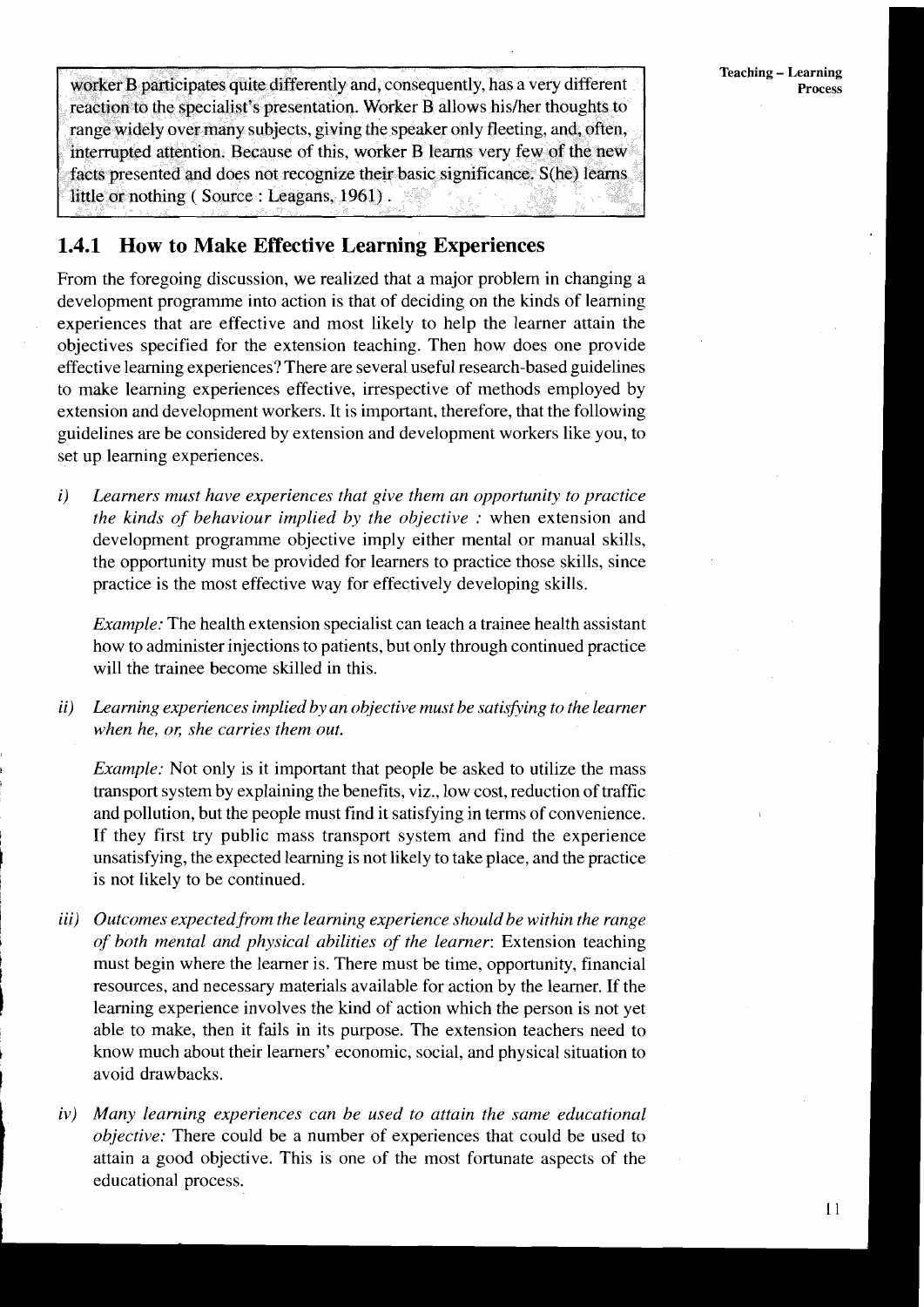**Extension Teaching Methods**  $\psi$  *A single learning experience can contribute to the attainment of more than one objective:* This fact also is fortunate for those who attempt to promote learning.

> *Example:* While collecting livestock census, a livestock extension worker concuirently observes the socio-economic conditions of farmers, availability of iced and fodder. health of the animals, and their interrelationships for livestock development.

*I Learning experiences must be such that the extension worker can provide them effectively*: If an instructor is unable to master his, or, her method, or, technology, or teaching aids, s(he) is professionally incompetent to provide an effective learning experience.

*Example:* if an extension worker attempts to use the campaign method to disseminate family planning measures and is not successful as a campaign leader, s(he) is not likely to provide an effective learning experience for the learners.

By studying these guidelines and the discussion on learning experience in this section, we can conclude that the process of selecting learning experien'ces and providing them properly is not a mechanical, but a highly professional and creative process.

**Activity 3:** Enquire about different learning experiences that your colleagues have had in different learning situations. Compare them with your experiences.

.............. ..................................................................................................... ..........................................................................................................................

..........................................................................................................................

..........................................................................................................................

## **Check Your Progress 3**

Note: a) Use the spaces given below for your answers.

- b) Check your answer with those given at the end of the unit.
- 1) What do you mean by the term, learning experience?

....................................................................................................................... ....................................................................................................................... .......................................................................................................................

.......................................................................................................................

.......................................................................................................................

.......................................................................................................................

.......................................................................................................................

.......................................................................................................................

.......................................................................................................................

2) What are the guidelines for providing effective learning experiences?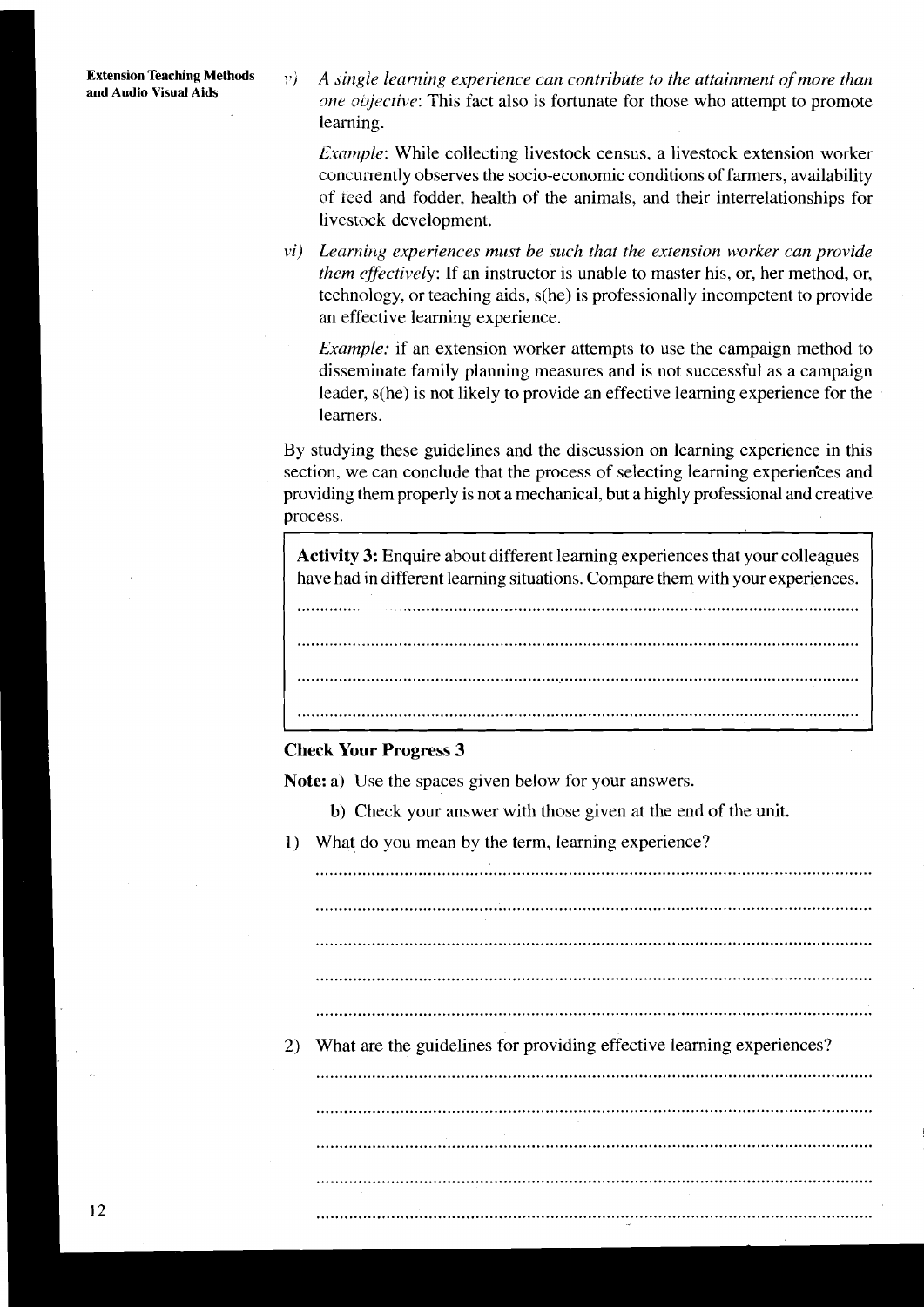## **1.5 LEARNING SITUATION**

In the previous section, we said that an effective learning experience can only be gained in a well structured and skilfully executed learning situation. Therefore, the essential role of the extension and development worker is to create learning situations that stimulate and guide learning activity. After the objectives of the learning experiences have been decided, the problem, then, is to arrange a learning situation which will provide the opportunity and stimulation that cause the desired **<sup>1</sup>**mental and physical action on the part of the learners. Arranging a learning situation is the function of extension and development workers. The task is a highly professional one that calls for deep insight into the extension educational process, and great skills in teaching and the use of teaching methods. Teaching methods must be wisely selected, properly combined, and skilfully executed in order to convey the subject matter to learners in a way that they really learn. Please refer to Unit 2 for a detailed discussion on extension teaching methods.

## <sup>I</sup>**What is a Learning Situation?**

A learning situation is a condition or, an environment in which all the elements necessary for promoting learning are present (Fig. 1.2 and 1.3 ). These elements are given below.

- i) Learner (community/beneficiaries of development)
- ii) Instructor (extension and development worker)
- iii) Subject matter (development ideas useful to the community)
- iv) Physical facilities (appropriate environment)
- v) Teaching methods and aids ( instructional material)

As an instructor, the role of the extension and development worker is to manipulate the other four elements so that the learners have an effective learning experience.



**Fig.1.2: Elements of Learning Situation**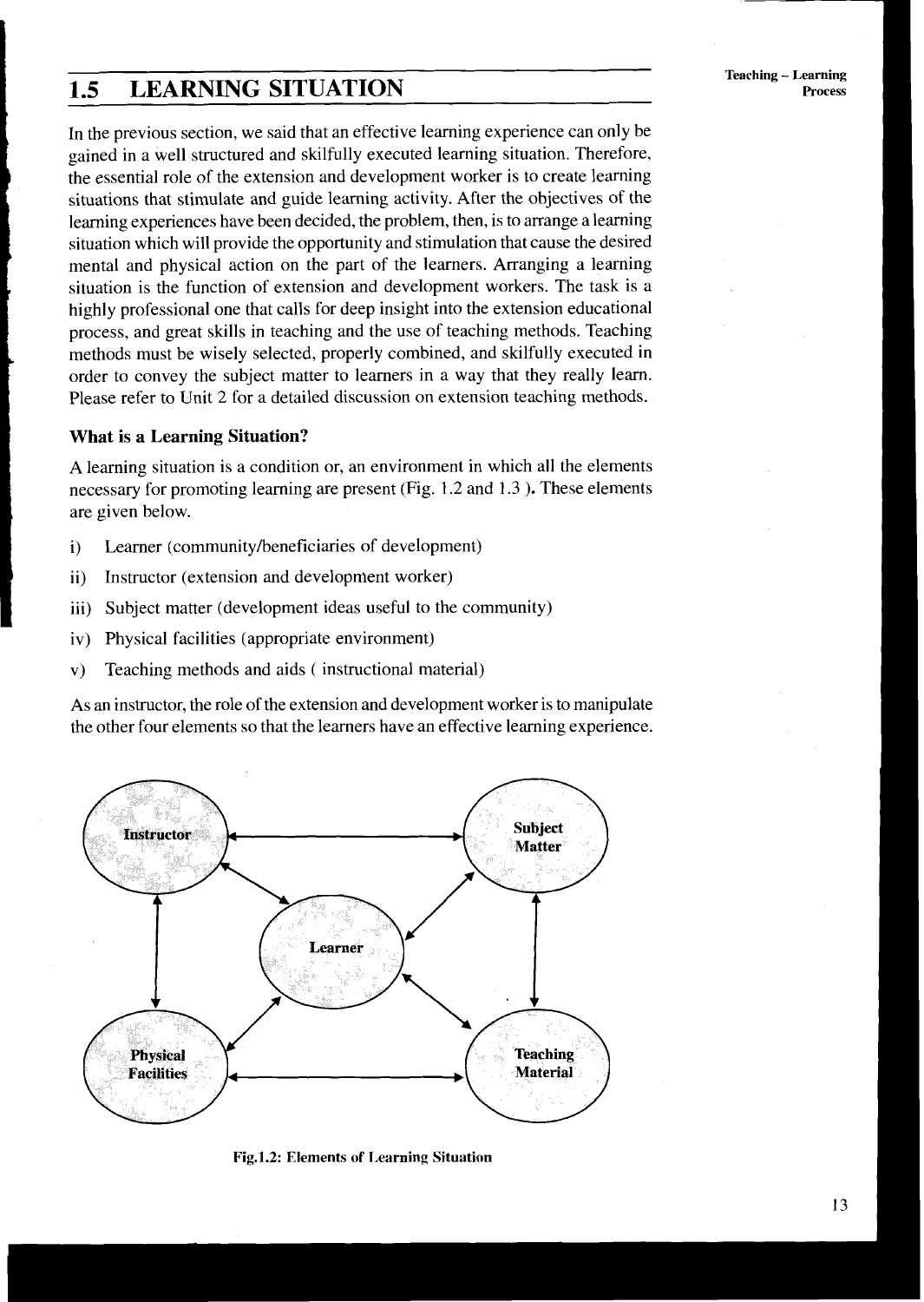**Extension Teaching Methods 2.r:: Audio Visual Aids** 



**Fig. 1.3: A Learning Situation in Health** & **Family Welfare Extension** 

## **1.5.1 Learner**

From Fig. 1.2, you can understand that the learner is the central element in the learning situation, since the entire purpose is to make him or her learn. Learning on the part of learner, therefore, becomes the objective, while the other four elements become the means for achieving this end. Learning by learners depends upon their:

- need for information
- interest
- level of aspiration
- nature and level of understanding
- capability to attach desired meanings
- ability to use information.

## **1.5.2 Instructor**

The quality of the learning will depend upon the quality of the conditions created by the instructor. A successful extension and development worker or instructor is one who takes into account the following important considerations:

- selection of learning experiences that suit the abilities and needs of the  $\bullet$ learners, and the needs of the community at large
- skill in the use of extension methods and aids
- understanding of learners, their needs and abilities
- ability to react appropriately to the feelings, emotions, and attitudes of learners
- ability to encourage the learners' participation in the learning situation
- ability to arrange and manage the learning situation so as to prevent, or minimize distractions within and outside the learning situation.
- good composure, sincerity, and human relations
- clear objectives, and knowledge of the subject matter
- good communication skills and democratic leadership.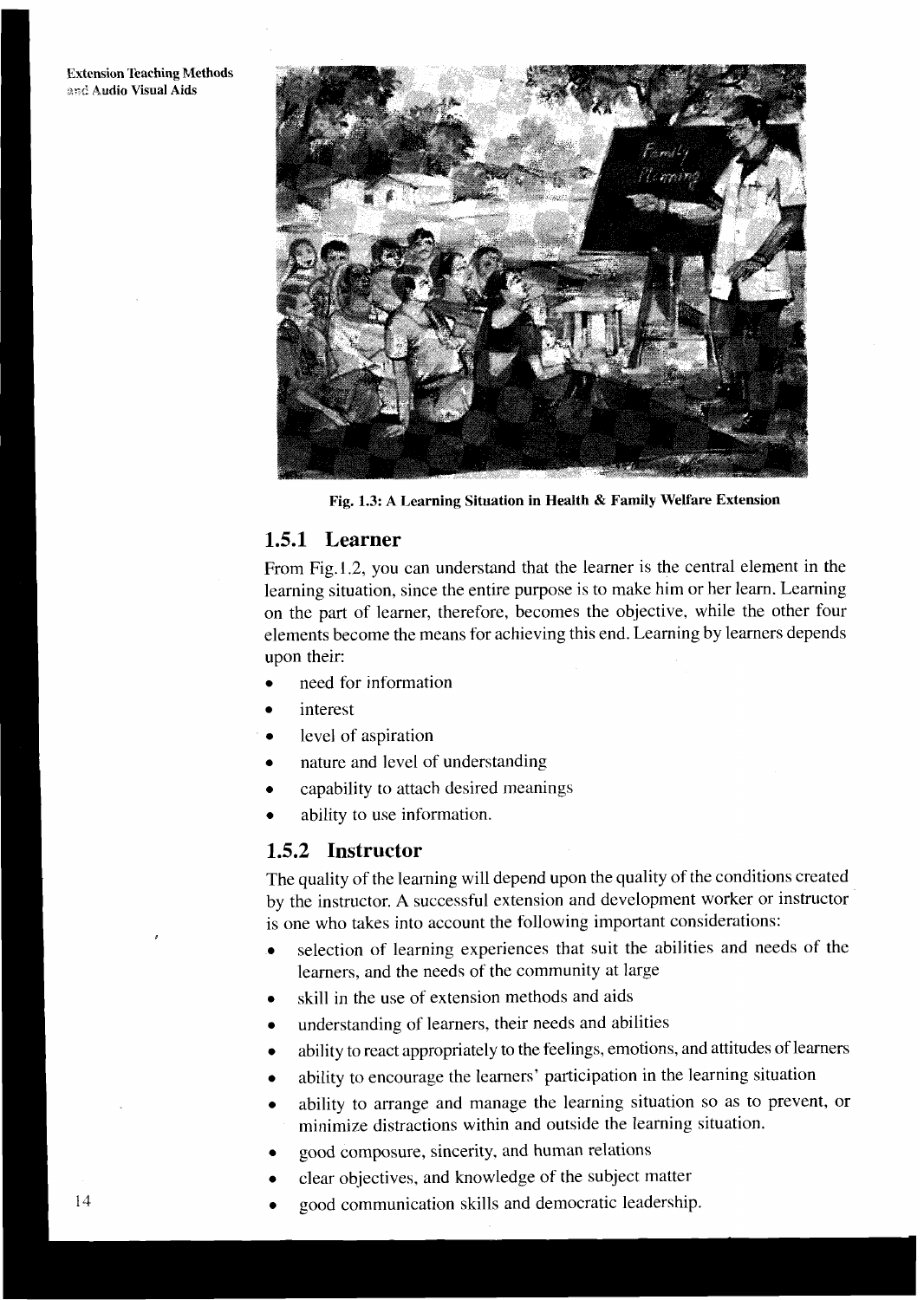## **Good Extension Worker/Instructor**

A good extension worker is the one who has deep faith in people  $\ell$ community, a broad and forward vision of extension educational process, a thorough and current knowledge of useful technology, a willingness to serve people beyond the minimum requirements and the one who is effective in bringing together people, technology and teaching methods with optimum effect in promoting development.

In short, the effective extension worker is the one who can create and manage learning situations in which learners have effective learning experiences.

## **1.5.3 Subject Matter**

The subject matter is the content of any teaching and learning process. The transfer of the subject matter will be easy and effective if it fulfils the following:

- valid and correct, based on empirical facts
- applicable in practical development situations
- organized according to the needs, interests, and the level of understanding of the learner
- timely and appropriate
- important and related to specific teaching objectives.

## **1.5.4 Teaching Material**

Without the help of suitable teaching methods and aids, the subject matter cannot be effectively transferred to learners. Proper selection and skilful handling of teaching aids facilitate the creation of a desirable learning situation. Therefore, the teaching methods and aids should be:

- simple and easy to handle
- suitable to the subject matter
- readily available
- in good working condition
- diversified, flexible, and suited to the environment and needs of the learners.

## **1.5.5 Physical Facilities**

Physical facilities, viz., place, light, ventilation, seating arrangements, etc., must be satisfying both to the instructor and learners. It is the responsibility of the instructor to ensure that suitable physical facilities are available for creating good learning situation.

**Activity** 4: Enquire about learning situations that have been created by your colleagues, or in which they have participated. Compare them with your experiences.

...................................................................................................................... ...................................................................................................................... ......................................................................................................................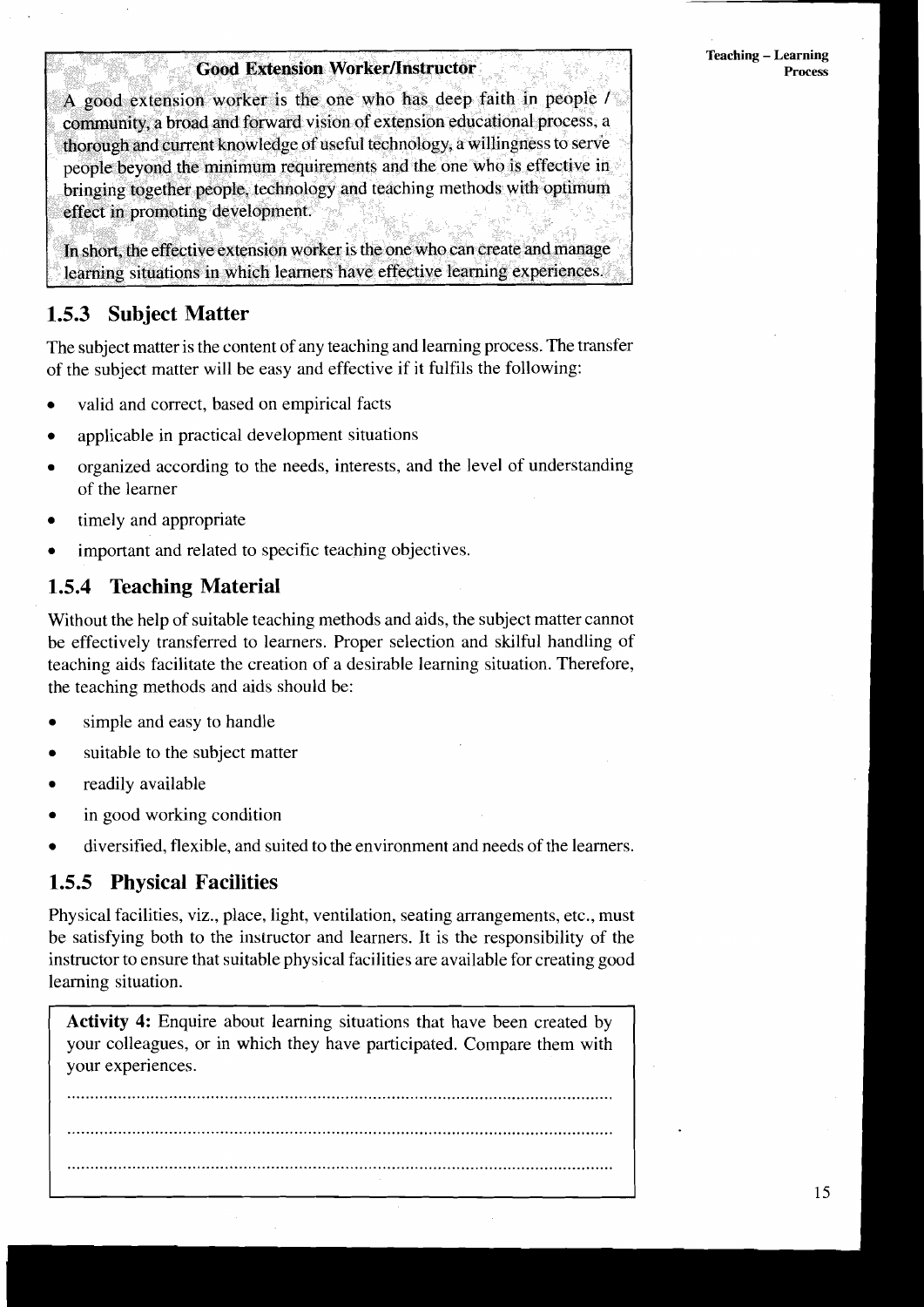Activity 5: Study the Fig. 1.3 under this section, identify and write the elements of learning situation.

# **Check Your Progress 4**

**Note:** a) Use the spaces given below for your answers.

- b) Check your answers with those given at the end of the unit.
- 1) Write what do you mean by the term, learning situation?

2) What are the elements of a learning situation? 

3) What are the characteristics of good subject matter in a learning situation?

4) What are examples of subject matter for different extension learning situations?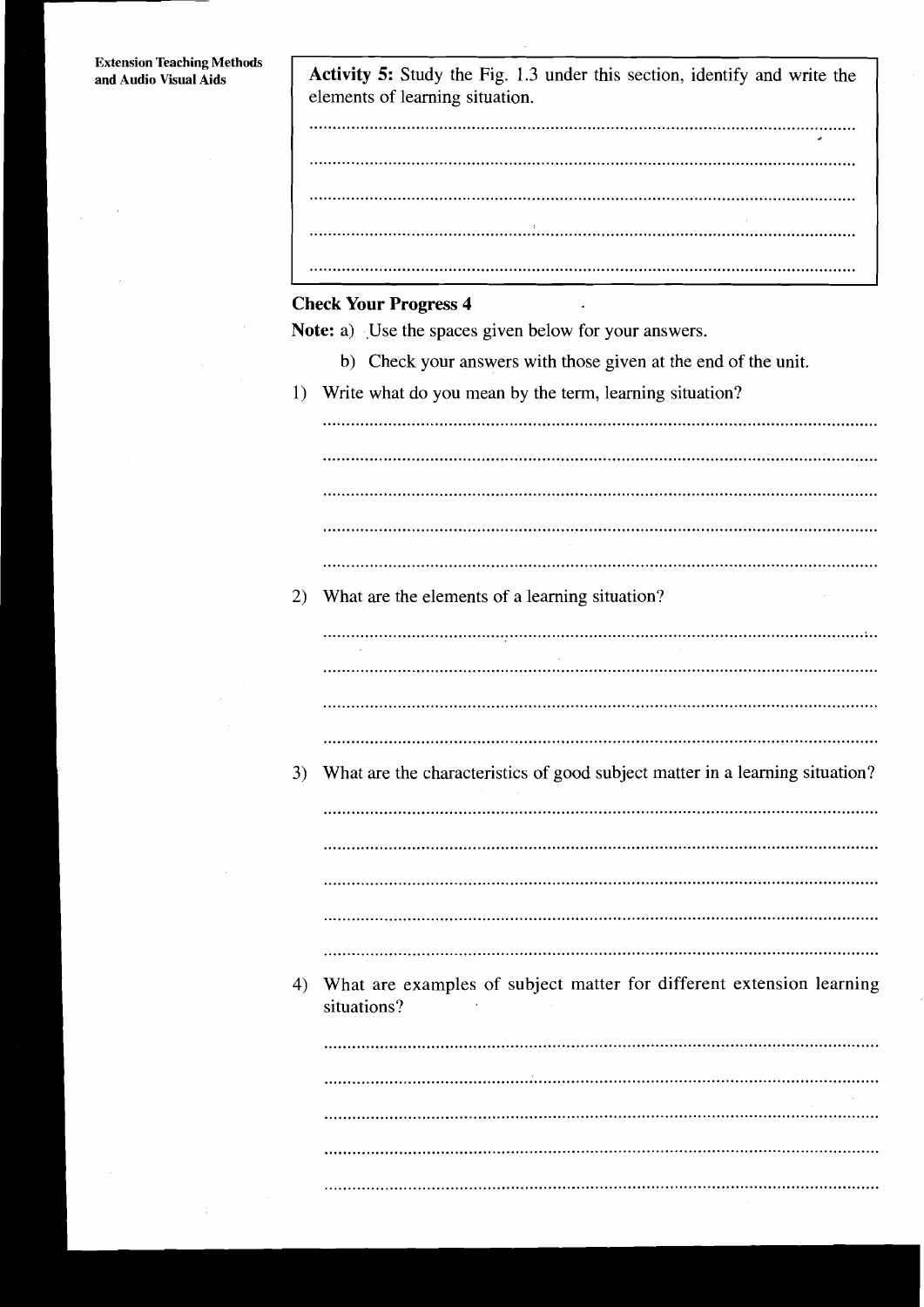#### **Teaching - Learning** Process

## **1.6 THE PRINCIPLES OF LEARNING**

As an extension and development worker, you are expected to know the following basic principles of learning which can be applied in extension and development work.

- *i) The principle of association*  learning is continuous and therefore, you must know the state of the learners' minds and capacity, and begin teaching at their level for better learning. New development ideas must be related to those already known to the community, and, often, you must repeat new ideas from time to time to emphasize their importance.
- *ii) The principle of clarity*  learning should be purposeful, and, as extension and development professionals, we deem that *'seeing is believing'.* So, ' your clients will realize the importance, or value, of a practice only when they can actually see the results in practice. Teach the community when there is need for the knowledge, and then retention will be greater. Practice must be continuously evaluated and redirected. Objectives must be clear to you, and to the learner.
- *iii) The principle of self activity*  learning engages the maximum number of senses.
- *iv)* The principle of rewards learning must be challenging and satisfying.<br>*v*) The principle of practice learning must result in functional understanding
- *v*) The principle of practice learning must result in functional understanding.<br>*vi*) The principle of nurturing environment learning is affected by the physical
- *The principle of nurturing environment* learning is affected by the physical and social environment. Congenial environment creates a favourable background for successful learning.
- *vii) The principle of variable learning ability*  learning abilities varies widely among individuals. Some may be slow learners, and some could be fast learners. You should be skilled in different levels of communication, and select your subject matter so as to suit the learning ability of learners.
- *viii) The principle of multiple exposure*  learning is a gradual process and needs multiple exposure for change to occur. You are aware that the ultimate aim of learning is for people to adopt improved practices, or new developmental ideas. No single attempt or method can carry information to all the people. By using a combination of teaching methods, your teaching will have a cumulative effect on the learners. The percentages of learning and adoption will be higher with multiple exposures.
- *ix) The principle of learning capacity*  the assumption on which extension education programmes are based is that adults have the capacity to learn. Learning ability, starting at the age of six, rapidly grows until the age of 20, and then it begins to level off until around 50. The rate of learning declines at the rate of about one percent a year after the age of 35. The main reasons attributed for this decline is physical problems, low external motivation, habits, and the impact of a particular ideology. Among the tools that create suitable physical situations for adult learners are the good audio-visual aids, clarity in teaching with an appropriate speed, step by step presentation of topic, repetition, and, providing rewards and motivation.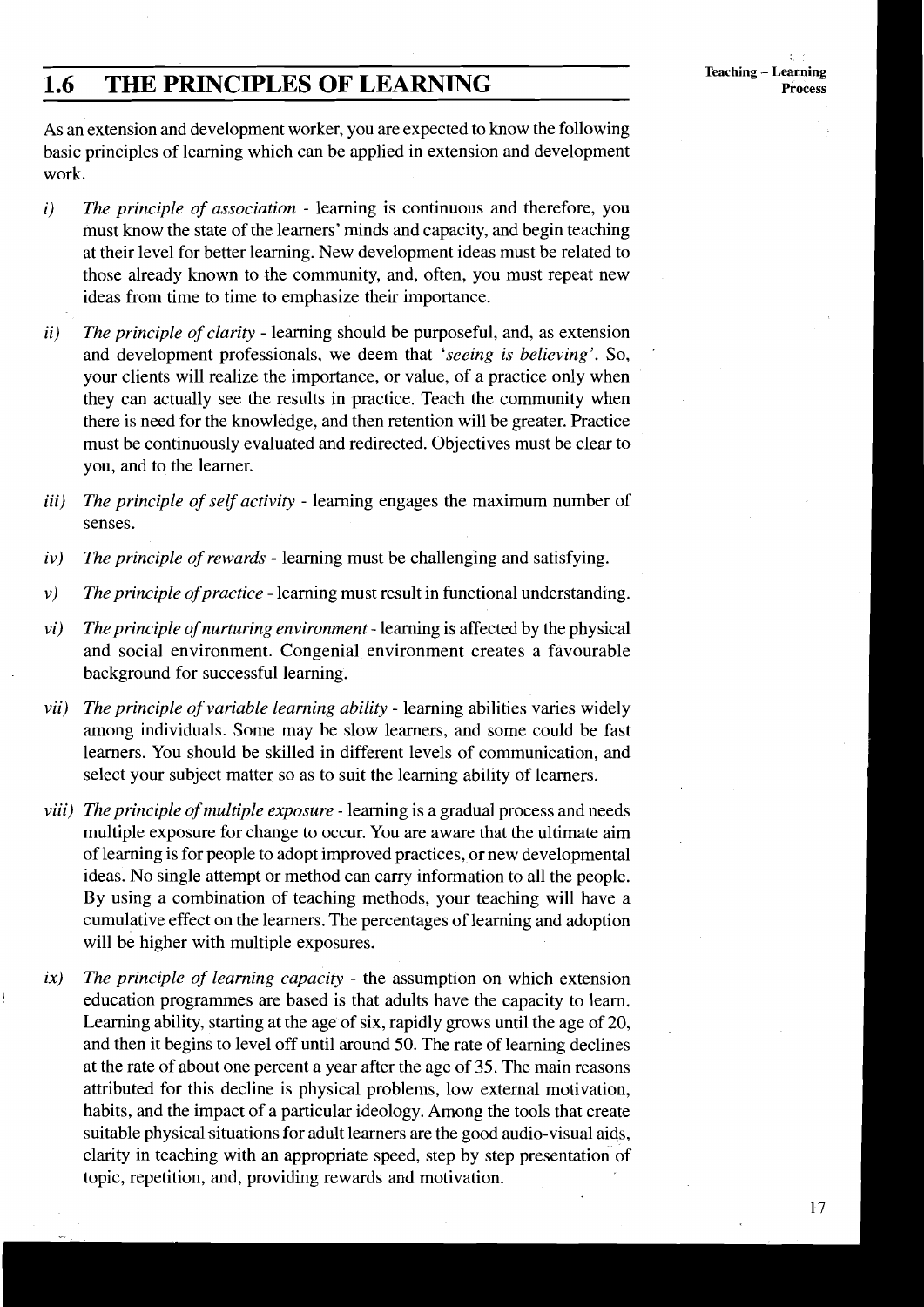- Extension Teaching Methods  $x$  The principle of active process to learn new skills, the learner must practice<br>and Audio Visual Aids them and relate them to each other, as well as to a particular problem. For this purpose they should change their attitude as well. As an extension and development worker, you can create an atmosphere for learning, but your clients will have to learn by themselves. Hence, learning is an individual or personal choice.
	- **xi)** *The principle of theory and practice*  the 'why' and 'how' of an idea are explained by theory. Often, though the learner understands theory, (s)he cannot use it in practice. Sometimes, (s)he knows how to do it, but does not know the theory behind it. As an extension and development worker, you should balance theory and practice for better learning by the learners.
	- *xii)* The principle of effective communication as an extension and development worker, you should have good communication skills in order to share your knowledge with your clients, and bring about the desired change. You can acquire this skill provided you have real interest in teaching. Better learning can be achieved by integrating suitable audio visual aids in teaching-learning process.

# **1.7 THE** KGLZ **OF TEACHING** - **LEARNING PROCESS IN DEVELOPMENT**

The teachirg - learning process is the heart of extension education, and the fulfilment of the aims and objectives  $\tau$ <sup>f</sup> development depends on it. It is the most powerful instrument in education for bringing about desired changes in the people. Teaching and learning are closely related terms, and, in the teaching learning process, the teacher (an <u>outension and development</u> worker, like you), the learner, the curriculum (extension education content / subject matter), and other variables (teaching methods, audio-visual aids, physical facilities, etc) are organized in a systematic way to obtain pre-determined goals.

The great task of extension teaching is to help people gain a clear vision of what can and should be done for development, and then, to assist them with the ways and means of attaining people-centred development.

Extension and development professionals need to create opportunities and situations in which people gain the abilities and the stimulation necessary for successfully meeting their needs and interests in such a way that it is possible to attain sustainable development. The great task of the extension teaching - learning process is to help people gain a clear vision of what can and should be done for development, and then, assist them with the ways and means of attaining development. This requires opening the minds of people to great vistas of development knowledge as well as the actions required to attain sustainable development. As the extension teaching-learning process is made more effective, development work becomes more successful in closing the gap between the discoveries of knowledge through research, and using these findings for development. Helping the all-round development of people, society, and country as a whole, is the central challenge for extension and development workers. Physical and economic accomplishments are sterile without the development of people. These are only by products, or, a result of people's development. Therefore, the extension teaching-learning process must broaden the horizon of 18 people, and encourage them to participate in people centred development.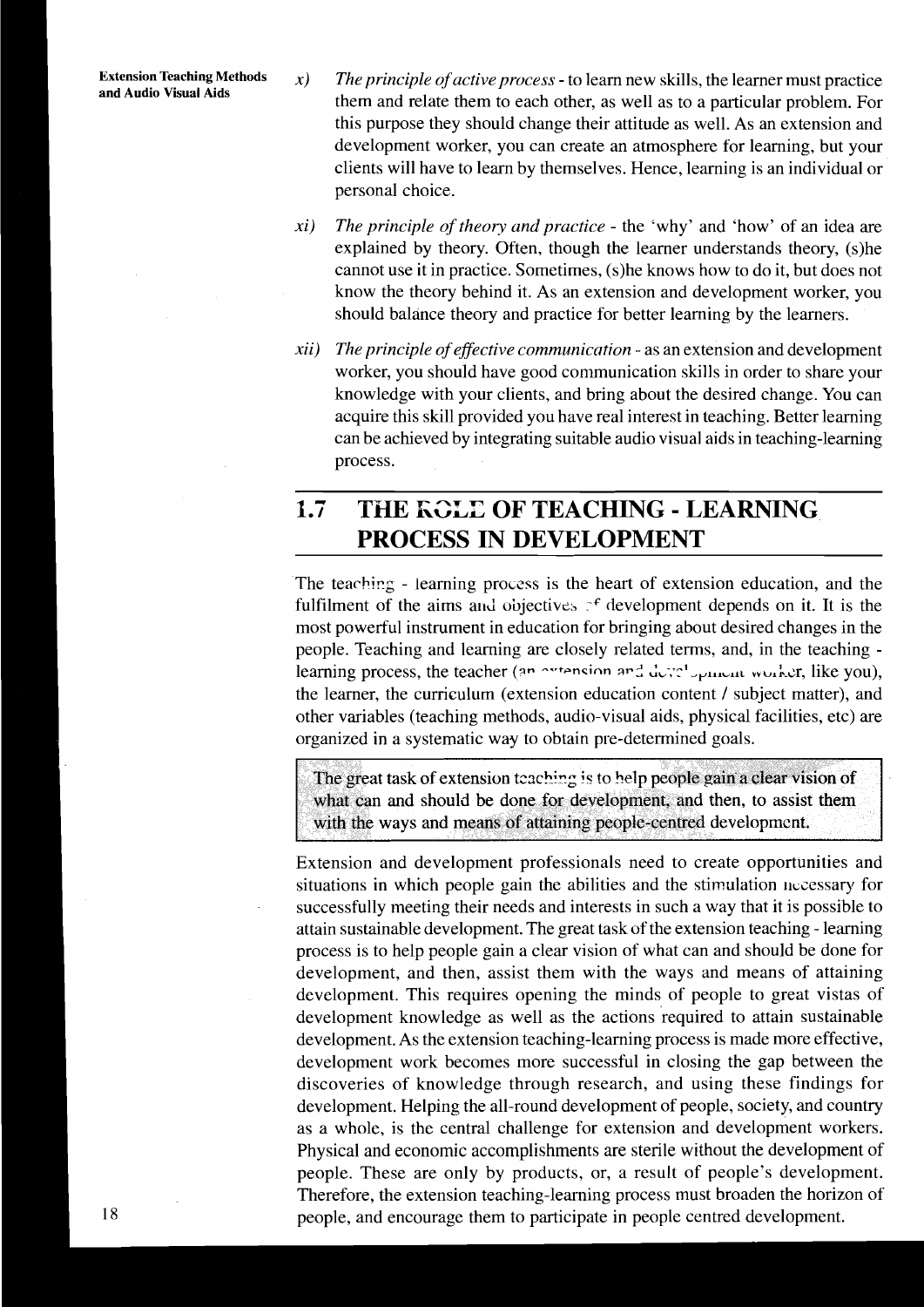**Teaching - Learning** Process

## **Teaching-Learning in Organized Forms are Most Educative**

In recent years, a significant initiative in many developing and underdeveloped countries is the implementation of organized extension and development programmes. These programmes differ somewhat in name. form, scope and emphasis on different sub-sectors of development, but, in general, their purpose is the same - to help people to help themselves for their development as well as, for the development of country as a whole. Successful development programmes in democratic societies use the process of extension education as the activating force. These programmes have effectively used the principle of organized forms of promoting learning for educating its stakeholders.

Examples: The Green Revolution programme for agriculture development. and food security and the Operation Flood programme for dairy development, etc. have used the principle of organized forms of promoting learning in India. Similarly the micro credit movement in Bangladesh, promoted organized micro credit learning experiences for development to millions of poor people.

### **Check Your Progress 5**

Note:a) Use the spaces given below for your answer.

- b) Check your answer with that given at the end of the unit.
- 1) Write about the role of the organized teaching-learning process in development.

#### 1.8 **LET US SUM UP**

Dear learner, in this unit we started by looking at the meaning of teaching in the context of extension and development, and understood that extension teaching is the process of providing opportunities for the people or community to produce relatively permanent change through their engagement in learning experiences. We discussed six steps in extension teaching, and learnt that we need to arrange the learning situations in all the teaching steps with the help of suitable extension teaching methods and audio-visual aids. We examined the concept of learning in the context of extension and development, and understood it as the relatively permanent change in the behaviour, or, behaviour potential of people as a result of extension teaching efforts. We also studied the concepts of learning experience and how to make effective learning experiences, and understood that an effective learning experience is the one that results in a maximum of desirable change in behaviour on the part of the learner. We discussed the concept and elements of the learning situation and the principles of learning. In the end, we examined the role of the teaching-learning process in development and concluded that the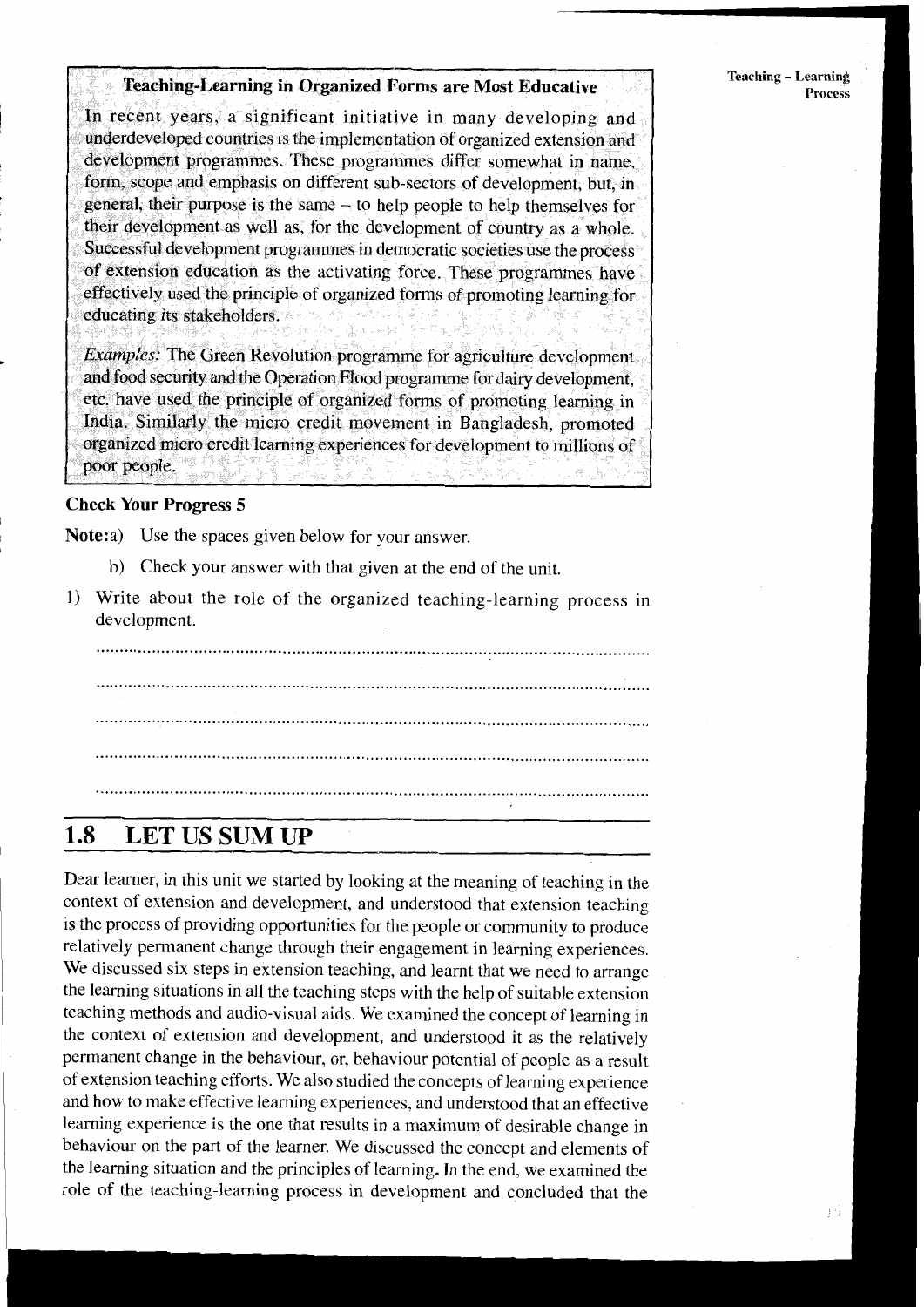fulfilment of the aims and objectives of extension education depends on the teaching - learning process.

The overall objective of the unit on the teaching - learning process is to enable you to create and manage learning situations that provide effective learning experiences in extension and development work. Indeed, this task calls for a totally professional approach on your part. Therefore, to become a professional extension and development worker, you must constantly work at the tasks of analyzing problems in development: knowing your audience, gaining new development technologies to extend, gaining further understanding of the teaching-learning process, and developing greater skill in selecting, combining, and using the methods of extension education.

#### 1.9 **KEYWORDS**

| <b>Teaching</b><br>$\ddot{\cdot}$     | Teaching is an intimate contact between a more mature<br>personality and a less mature one, which is designed<br>to further the education of the latter.                                                                                                                                                                                                        |
|---------------------------------------|-----------------------------------------------------------------------------------------------------------------------------------------------------------------------------------------------------------------------------------------------------------------------------------------------------------------------------------------------------------------|
| <b>Extension Teaching:</b>            | The process of providing opportunities for people to<br>produce relatively permanent change through the<br>engagement in learning experiences.                                                                                                                                                                                                                  |
| Learning<br>$\ddot{\phantom{a}}$      | A process by which a person becomes changed in his,<br>or her behaviour through self activity.                                                                                                                                                                                                                                                                  |
| <b>Learning Experience:</b>           | The mental, and, or, physical reaction a learner has to<br>seeing, or hearing, or doing the things to be learned<br>through which she, or he gains meaning and<br>understandings that are useful in solving new<br>problems.                                                                                                                                    |
| <b>Learning Situation:</b>            | The condition, or environment in which all the<br>elements necessary for promoting learning are present.                                                                                                                                                                                                                                                        |
| Teaching-Learning :<br><b>Process</b> | In the teaching-learning process, the teacher (extension<br>and development worker), the learner (people, or<br>community), the curriculum (extension education<br>content / subject matter), and other variables (teaching<br>methods, audio visual aids, physical facilities, etc.)<br>are organized in a systematic way to attain a pre-<br>determined goal. |

#### REFERENCES AND SELECTED READINGS 1.10

Dahama, O.P. and Bhatnagar, O.P. (2007). Education and Communication for Development. Oxford & IBH Publishing Co.Pvt, Ltd., New Delhi.

Leagans, J.P. (1961). Characteristics of Teaching and Learning in Extension Education. In: Extension Education in Community Development, Directorate of Extension, Ministry of Food and Agriculture, Government of India, New Delhi.

Reddy, Y.N. (1998). Audio-Visual Aids in Teaching Training and Extension. Haritha Publishing House, Hyderabad.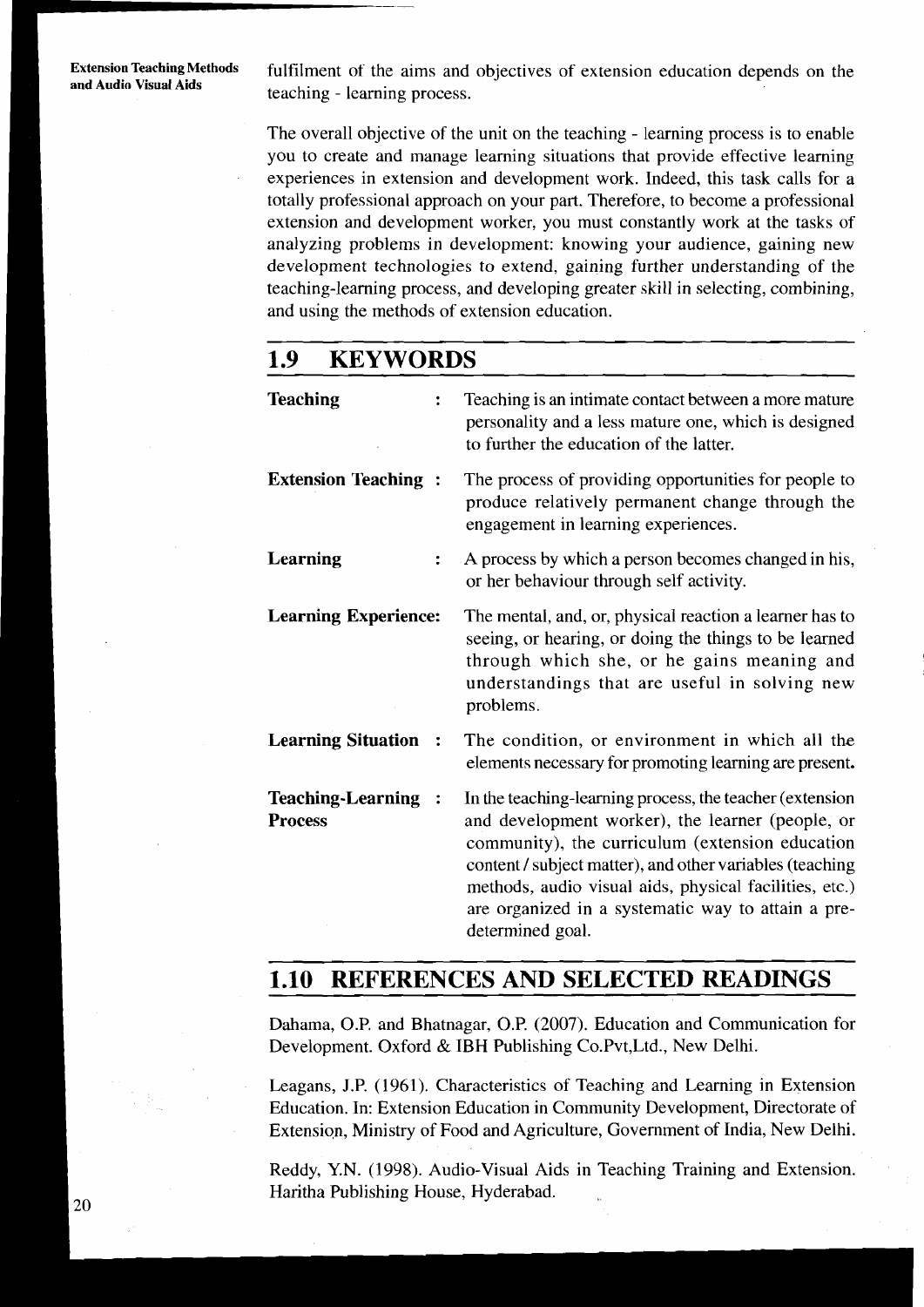# **1.1 CHECK YOUR PROGRESS** - **POSSIBLE**  I **ANSWERS**

## **Check Your Progress 1**

- <sup>1</sup>1) We gain our ability to substitute the 'good and new' developmental ideas for the 'old and outdated' through learning. Learning is most effective when done under the influence of skilfully organized teaching. The result of teaching and learning, if formal, is called education for development, and, if informal, they are referred to as extension education for development, globally.
- 2) Teaching, in the context of extension and development, is the process of providing opportunities for the people to produce relatively permanent change through their engagement in learning experiences.
- 3) The six steps in the extension teaching learning process are: attention, interest, desire, conviction, action, and satisfaction.

## **Check Your Progress 2**

1) Learning in the context of extension and development can be stated as the relatively permanent change in the behaviour, or behaviour potential of people as a result of extension teaching efforts.

## **Check Your Progress 3**

- I) A learning experience is the mental and, or, physical reaction a learner makes to seeing, or hearing, or doing the things to be learned, which results in a maximum of desirable change in behaviour.
- 2) The guidelines include: learners must have experiences that give them an opportunity to practice the kinds of behaviour implied by the objective: learning experiences implied by an objective must be satisfying to the learner when (s)he carries them out; outcomes expected from the learning experience should be within the range of both mental and physical abilities of the learner; many learning experiences that can be used to attain the same educational objective; a single learning experience can contribute to the attainment of more than one objective; and, learning experiences must be such that the extension worker can provide them effectively.

## **Check Your Progress 4**

- 1) A learning situation is a condition or environment in which all the elements necessary for promoting learning are present.
- 2) The elements of learning situation are: learner, instructor, subject matter. physical facilities, and teaching methods and aids.
- 3) The characteristics of good subject matter in a learning situation are: valid and correct - based on facts; applicable in practical development situations; well organized according to perceived needs, interests, and the level of understanding of the learner; timely and appropriate; and, important and related to a particular specific teaching objective.